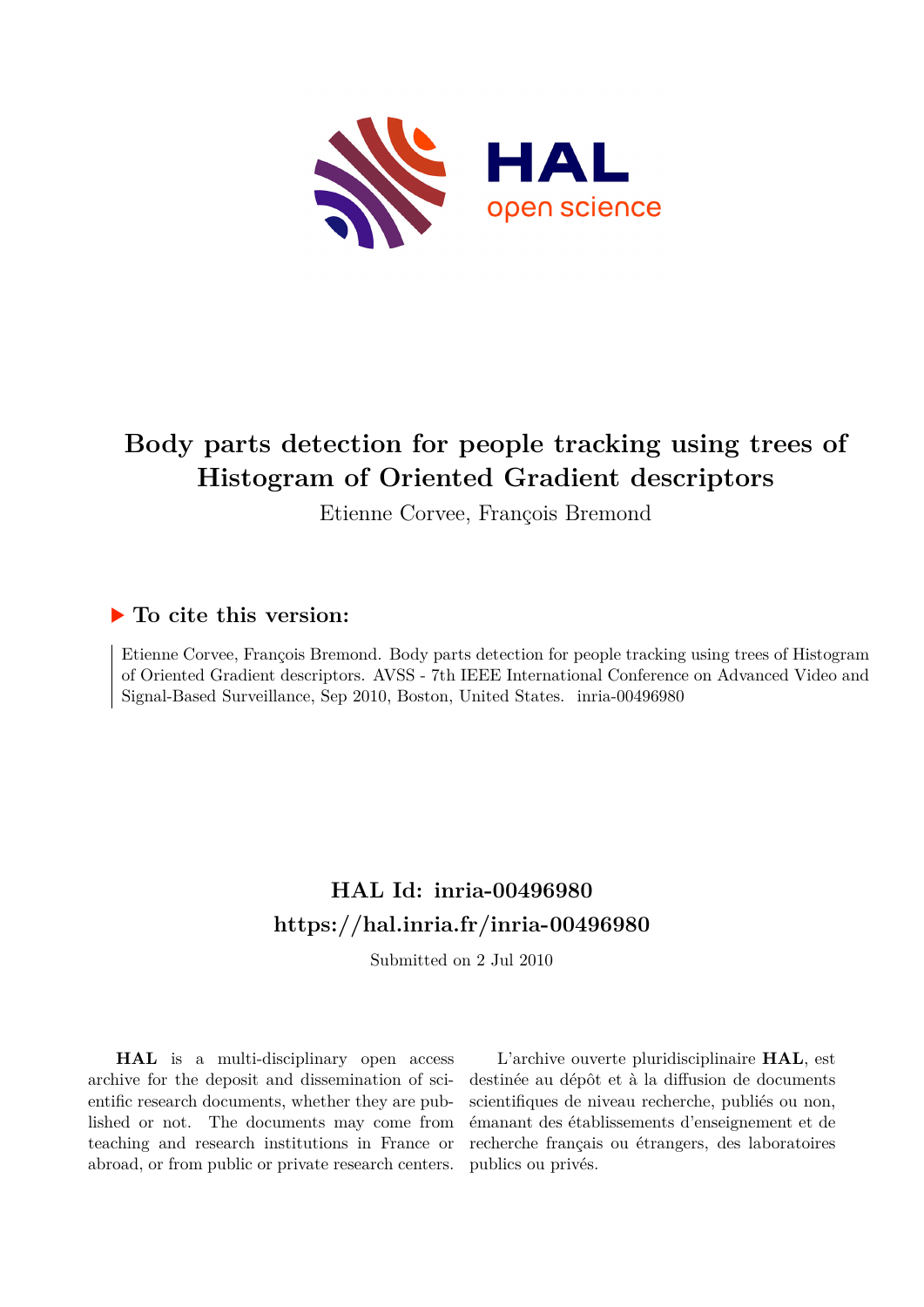# **Body parts detection for people tracking using trees of Histogram of Oriented Gradient descriptors**

Etienne Corvee and Francois Bremond INRIA Sophia Antipolis, Pulsar group 2004 Route des Lucioles 06902 Sophia Antipolis http://www-sop.inria.fr/pulsar

## **Abstract**

*Vision algorithms face many challenging issues when it comes to analyze human activities in video surveillance applications. For instance, occlusions makes the detection and tracking of people a hard task to perform. Hence advanced and adapted solutions are required to analyze the content of video sequences. We here present a people detection algorithm based on a hierarchical tree of Histogram of Oriented Gradients referred to as HOG. The detection is coupled with independently trained body part detectors to enhance the detection performance and to reach state of the art performances. We adopt a person tracking scheme which calculates HOG dissimilarities between detected persons throughout a sequence. The algorithms are tested in videos with challenging situations such as occlusions. False alarms are further reduced by using 2D and 3D information of moving objects segmented from a background reference frame.*

#### **1. Introduction**

A large variety of video applications require objects of interest to be detected, recognized and tracked in a particular scene in order to extract semantic information about scene activity. In particular, most video surveillance applications rely on the detection of human activities captured by static cameras. In this domain, although cameras remain mostly fixed, many issues occur. For example, outdoor scenes can display varying lighting conditions (e.g. sunny/cloudy illumination, shadows), public spaces can be often crowded (e.g. subways, malls) and images can be obtained with a low resolution and can be highly compressed. Hence, detecting and tracking objects in such complex environment remains a delicate task to perform. Although the techniques presented in the state of the art of this domain show great results, their success is relative to the environment, the camera location as well as the evaluation context

in which the techniques are tested.

One of the major difficulty is encountered when detecting and tracking humans in occlusion scenarios since their bodies overlap onto the image plane and their foreground pixels cannot be separated when they are simply thresholded from a background reference frame. Therefore vision algorithms need to extend their analysis using information held by the underlying pixels such as shape and colors.

In this paper, attention is focused on using information provided by the human silhouette. Our approach is designed to track people using human silhouette features as well as 2D and 3D information provided by a standard object detection algorithm. Human silhouette features are trained in section [3.](#page-2-0) The people detection algorithm is presented in section [4](#page-3-0) with the combination of body parts and a geometrical moving object information. The HOG based tracking algorithm is then described in section [5.](#page-4-0) Experimental re-sults are given in section [6](#page-5-0) and a conclusion on these works is given in section [8.](#page-6-0)

## **2. State of the art**

Object detection has been studied for many decades with different approaches depending on the object of interest to be detected and the application purposes. Haar features have been studied intensely for the detection of objects, in particular for face detection [\[20\]](#page-7-0). One major feature used for object detection is provided by Histograms of Oriented Gradients i.e. HOG as evaluated in [\[5\]](#page-7-1). Pedestrians, faces and bicycles are successfully detected when represented by HOG [\[4,](#page-7-2) [1\]](#page-7-3). A boosting technique is often used to model and rapidly detect objects [\[9\]](#page-7-4) such as humans [\[22\]](#page-7-5). SVM coupled with HOG is often used [\[4\]](#page-7-2) for this task. Although Covariance features can be computationally expensive to estimate, their have strong discriminative powers. Tuzel and al. [\[19\]](#page-7-6) use a Logiboost algorithm on Riemannian manifolds. Covariance features in a Riemannian geometry are trained allowing the classification of pedestrians.

Many recent papers use body parts to enhance people de-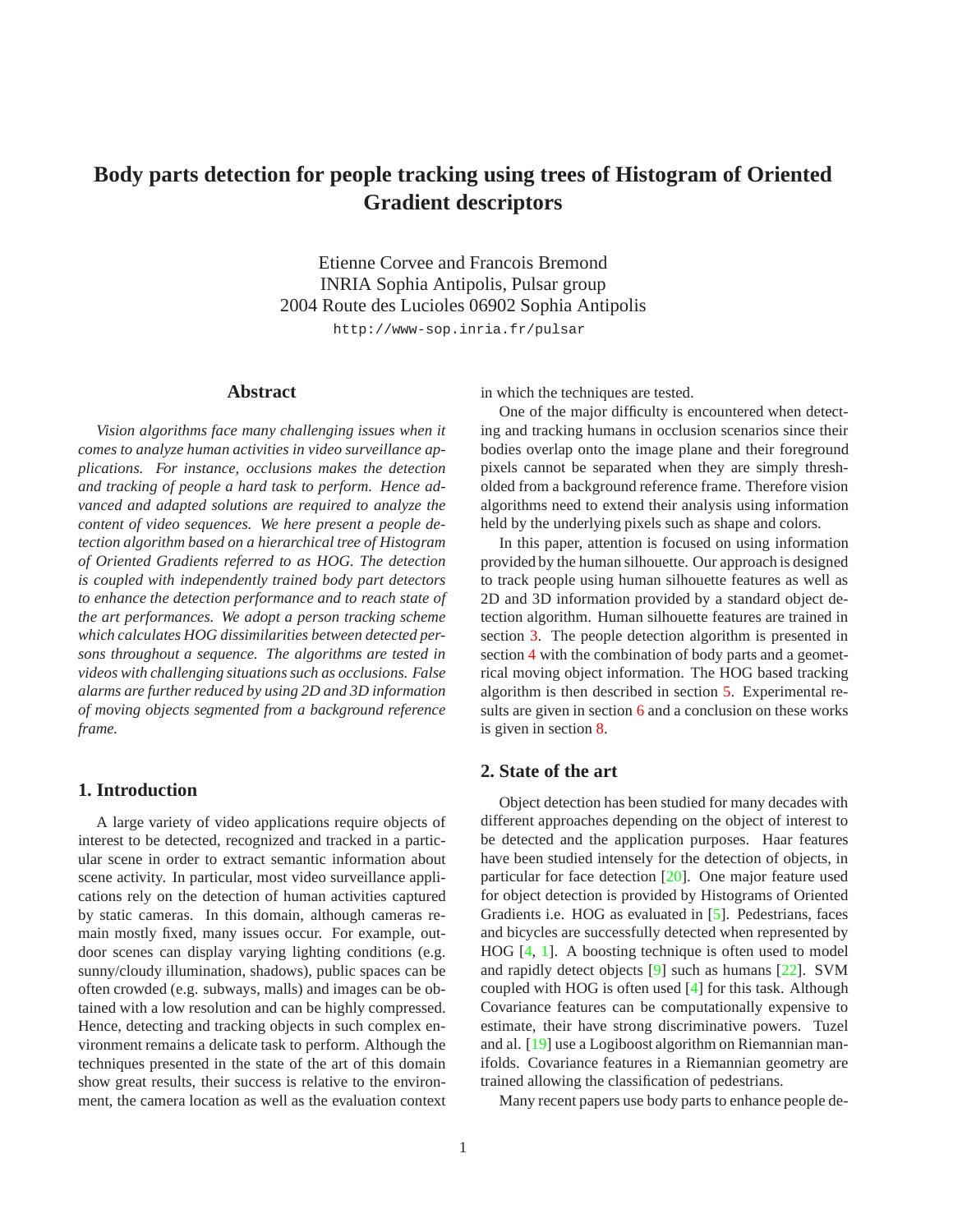<span id="page-2-2"></span>tection performance. There are many ways to combine body parts; for instance Mohan et al. [\[13\]](#page-7-7) studied different voting combination of body parts classifiers. In [\[12\]](#page-7-8), Mikolajczyk et al. use 7 body part detectors independently trained to better detect humans. Hussein and Porikli [\[6\]](#page-7-9) introduce the notion of deformable features in a Logiboost algorithm to allow body parts to have non fixed locations in a people image template. Detected faces in profile and frontal views can also help tracking humans [anonymous].

The use of hierarchical trees has shown great interests to classify multiple object classes into clusters. Mikolajczyk et al. [\[11\]](#page-7-10) classifies object edge based features using a hierarchical classification approach. They are capable of detecting simultaneously several object classes in a single, scale and rotation invariant model. Probability distributions of model parameters are estimated using a Bayesian rule on the object appearance cluster in the hierarchical tree as well as the geometric distribution. A 128 dimensional SIFT [\[10\]](#page-7-11) descriptor is used on the dominant edge orientation of feature regions. They have tested their techniques for recognizing pedestrians, cars, motorcycles, bicycles and rocket propelled grenade launcher shooters in a large image database. Wu et al. [\[21\]](#page-7-12) use a PCA trained based body part segmentation and the detected body parts are then combined to detect humans. Occlusion hypothesis using 3D location of people in a scene are analyzed to better track people during occlusion.

In terms of tracking in video surveillance applications, performance is best when the tracking scheme is well adapted and used robustly detected objects. Nevertheless, people can never be all successfully detected in crowded scene viewed by a single camera. Moreover, objects interaction in a scene can be complex and rules need to be understood by a tracker to handle difficult cases such as occlusions. For instance a person is allowed to disappear when entering his/her own car or a person has to re-enter a scene after a certain time after entering a cloakroom. A generic tracking algorithm needs to provide consistent people trajectories before robust semantic information can be extracted from a scene. Trackers often use motion prediction model such as Kalman filtering [anonymous] or scene context information [\[3\]](#page-7-13) to provide consistent people trajectory. Singh et al. [\[17\]](#page-7-14) first detect high confidence partial segments of trajectories called tracklets. They first detect 4 body parts using a Bayesian combination of edgelet part detector [\[21\]](#page-7-12) which makes the people detection robust. Using a delay, tracklets of newly detected people can be merged with previously fragmented tracklets. They have evaluated with success their algorithm in occlusion scenarios present in the Caviar [\[2\]](#page-7-15) datasets. The tracker uses a multi hypothesis theme: data association is performed using a combination of probabilities obtained from color model, motion model and a 3D human height model.

Unlike most tracking algorithms which track detected objects, features can be instead tracked independently without having to classify objects, as performed with HOG features in [\[1\]](#page-7-3). The detection of objects can be constrained with pixel motion information [\[7\]](#page-7-16) or pedestrian optical flow [\[4\]](#page-7-2).

According to the state of the art in people detection and tracking in video surveillance applications, our people tracker needs to combine body parts to handle occlusion cases. Motion of objects in the 2D image plane and a 3D calibrated needs also to be used to filter out false alarms. We propose a person classifier using a tree of HOG features. An tree example is shown in figure [1](#page-2-1) where each image is the average of the training samples of people corresponding with similar features. Finer level of granularity of human posture is reached as we go down the tree of features. The classified HOG features allow us to elaborate our first approach to track people based on a temporal analysis of the detected people using geometrical and HOG information.



Figure 1. Tree of human appearance

### <span id="page-2-1"></span><span id="page-2-0"></span>**3. Training**

Having a set of positive samples (the people image database), we seek to find the most dominant cells i.e. the areas best describing human features. HOG features are extracted from the sampling of pixel edge orientation into a  $N_b = 8$  bins histogram in a given area of the image referred to as a HOG cell. Edge magnitude and orientation are estimated using a first order Sobel kernel. HOG histograms are constructed from the edge magnitude response as formulated in equation [1](#page-3-1) for 1 bin b. Histograms are then normalized for all  $N_b$  bins. In equation [1,](#page-3-1)  $\|\nabla I(\mathbf{x})\|$ is the magnitude and  $\Theta(\mathbf{x})$  is the orientation of the edge response operator for all pixel locations x within the cell  $c$ . The term  $T$  denotes the sampling rate which here corresponds to  $360^{\circ}/N_b$  i.e.  $45^{\circ}$ .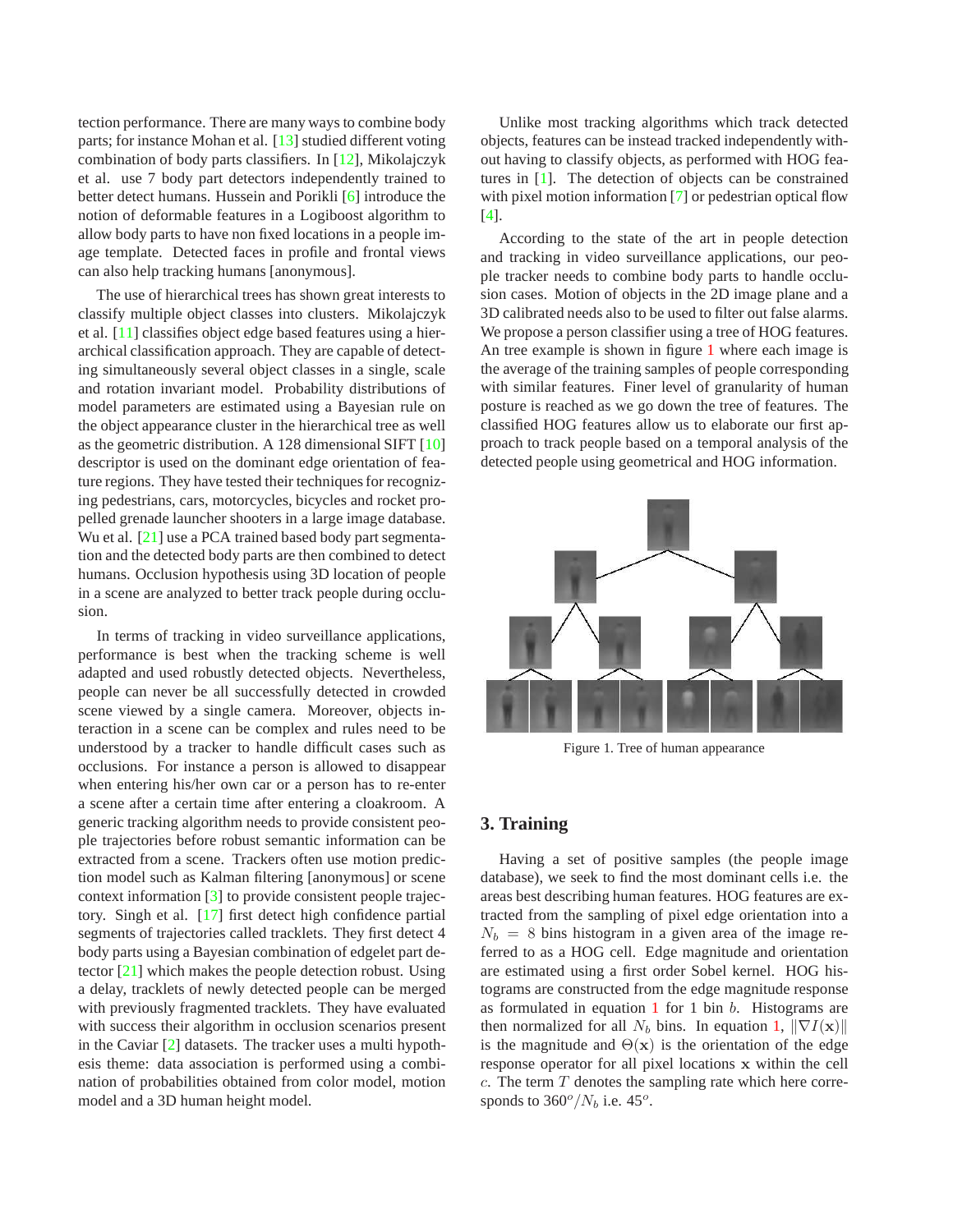<span id="page-3-6"></span>
$$
h(c, b) = \sum_{\mathbf{x} \in c} \left\{ \begin{array}{ll} \|\nabla I(\mathbf{x})\| & \text{if } \frac{\Theta(\mathbf{x})}{T} = b \\ 0 & \text{else} \end{array} \right. \tag{1}
$$

$$
H(c) = argmax_{b} (h(c, b))
$$
 (2)

<span id="page-3-1"></span>A dimension reduction of the HOG feature is performed in equation [2](#page-3-1) by extracting the most dominant orientation  $H(c)$  from the histogram.  $H(c)$  is simply the bin giving the maximum histogram response which is thresholded to discard low contrasted cells. Applying a dimensionality reduction means a loss of information and cells should not be too large. In the presented works, a cell dimension of size  $8\times8$  pixels is employed. HOG cell orientation is extracted at every 4 pixels across image samples.

Once the dominant orientation  $H(c)$  is found for all cells in a image sample, we need to find the cells best describing the global human appearance in the entire database composed of  $N_p$  positive images in the database. Each cell is associated with  $N_p$  dominant orientations for which a histogram is calculated according to equation  $3$  where  $b, c$  and  $i$  represent the bin index, the cell index and the image index in the database respectively. The trained most dominant cell edge orientation  $M(c)$  is given by the histogram maximum probability of occurrence as defined in equation [4.](#page-3-2) Cell strength is estimated by a weight  $w(c)$  directly given by  $M(c)$  as expressed in equation [5.](#page-3-2)

<span id="page-3-2"></span>
$$
m(c, b) = \sum_{i} \begin{cases} 1 \text{ if } H_i(c) = b \\ 0 \text{ else} \end{cases}
$$
 (3)

$$
M(c) = argmax_b(m(c, b))
$$
 (4)

$$
w(c) = \frac{\max_b(m(c, b))}{\sum_b(m(c, b))} = \frac{m(c, M(c))}{\sum_b(m(c, b))}
$$
(5)

The first node (top of the tree) constitutes of the whole training dataset and of the cell giving the maximum  $M(c)$ among all possible cells. Two sub nodes are initiated by splitting the database in two according to the distribution of cell orientation error  $\Delta\Theta_i(c)$  as follows:

$$
\Delta\Theta_i(c) = \frac{\|H_i(c) - M(c)\|}{N_b/2}
$$
 (6)

<span id="page-3-4"></span>where  $H_i(c)$  is the cell HOG feature (defined in equation [2\)](#page-3-1) of the  $i^{th}$  sample. Errors are normalized in the range 0 and 1. Sub-nodes are in turn initiated from each node using the maximum cell's  $M(c)$  unused in the parent nodes. An image sample has a path in the tree and is then associated with the sum of weighted errors for each level as follows:

$$
e_i = \frac{\sum_n w(c, n)\Delta\Theta_i(c, n)}{N_{lv}}\tag{7}
$$

where *n* is the node index along the tree of  $N_{lv}$  levels. An example of a 4 level tree is shown in figure [1.](#page-2-1) The number

|               | Height % |        | Width % |       |         |
|---------------|----------|--------|---------|-------|---------|
| body part     | top      | bottom | left    | right | colour  |
| torso         | 20       | 55     | 20      | 80    | green   |
| head-shoulder | 10       | 50     | 25      | 75    | magenta |
| left arm      | 20       | 55     | 20      | 40    | blue    |
| right arm     | 20       | 55     | 60      | 80    | cyan    |
| legs          | 50       | 95     | 20      | 80    | yellow  |

Table 1. Body parts location in the person image template

<span id="page-3-3"></span>of features to describe objects increases with the number of levels, however a  $N_{lv}$  levels tree requires to allocate  $2^{N_{lv}-1}$ . To limit this high memory requirement, a tree is divided into smaller successive smaller trees: an image sample undergoes iteratively several tree classification instead of one single tree. For  $N_{it}$  iterations, the overall sample error becomes the average of the error  $e_i$ . The overall training takes about 10 minutes for 5500 training samples.

## <span id="page-3-0"></span>**4. Person detection**

A scanning window of the size of the training samples i.e. 48x96 pixels scans each image of a video to find object candidates. The scan is performed with a sampling rate of 4 pixels vertically and horizontally across the image. This searching operation is repeated over multiple lower resolutions (15%) of the original image in order to find people with various sizes in the image. The Y color channel is extracted from the input image.

The integral image technique  $[20, 16]$  $[20, 16]$  $[20, 16]$  is then used for fast computation of the HOG features at the most discriminative cells along the tree. The HOG error defined in section [3](#page-2-0) is computed for each scanning window and compared to a threshold evaluated in section [6](#page-5-0) for people detection.

#### <span id="page-3-5"></span>**4.1. Combination with Body parts detection**

Five body part detectors are trained using the same training scheme described above to refine people detection results. These detectors are trained on smaller and restrained locations of the person image template. The body part locations are selected manually in percentage of the template height and width from the top left image origin as shown in table [1.](#page-3-3)

Figure [2](#page-4-1) shows an example of detected body parts combined with the detected person in two TrecVid [\[18\]](#page-7-18) sequences. The bottom row figures display the HOG cells used for the detection and the top row figures display these cells bounding boxes. The thick white box represents the person template size and the red box represents the bounding box of the detected full body. Body parts are drawn with color referenced in table [1.](#page-3-3) False person alarms can be filtered out if it is not associated with enough body parts as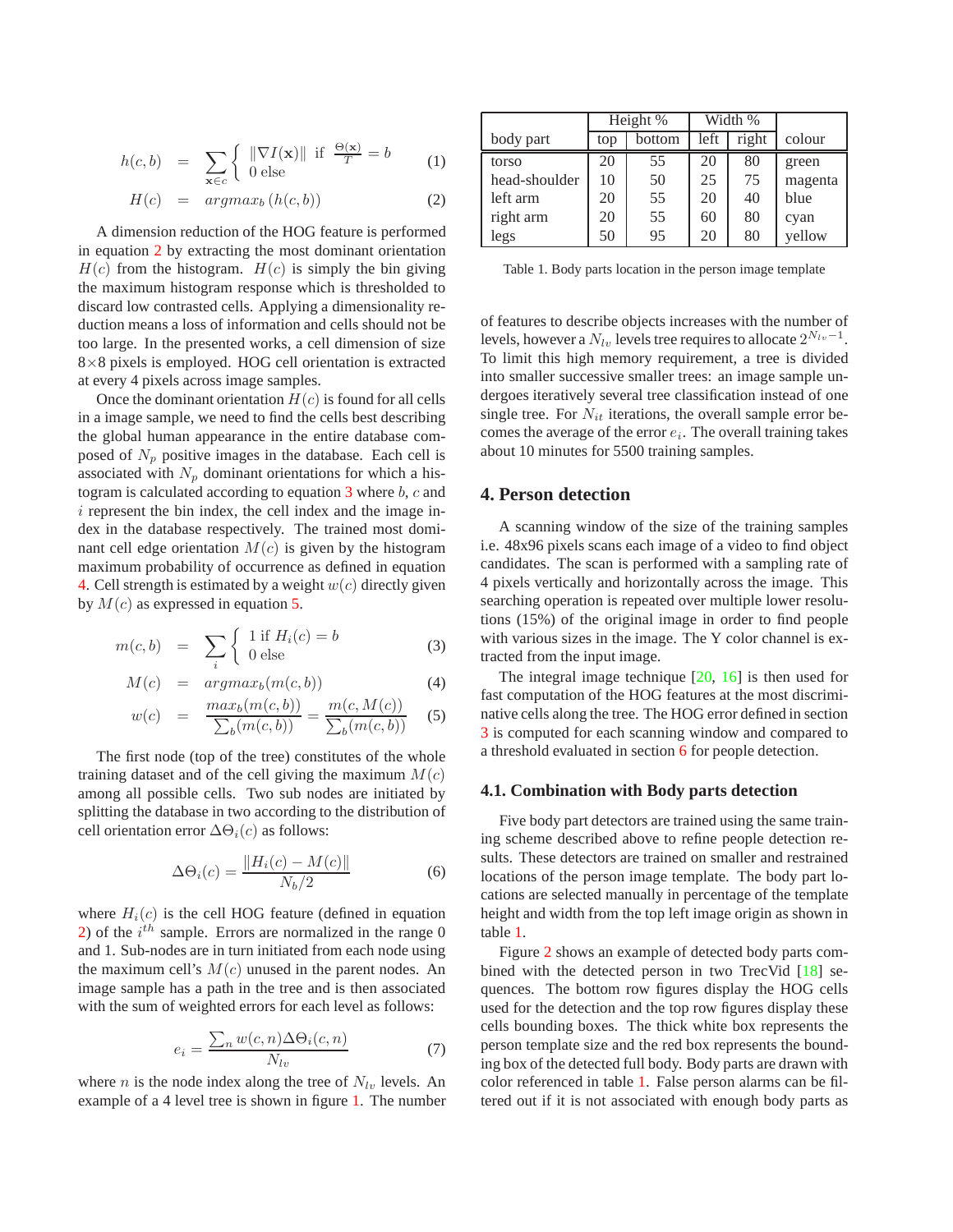evaluated in section [6.](#page-5-0) More false alarms can be filtered out using motion information as explained in the next section.



Figure 2. Examples of detected body parts and the corresponding HOG cells

### <span id="page-4-2"></span><span id="page-4-1"></span>**4.2. Motion filtering using 2D and 3D information**

False person candidates detected in regions where there is no object detected from a simple background reference frame subtraction are filtered out. An integral image is calculated from the binary foreground image map in order to quickly estimate the percentage of foreground pixels within the bounding box of a person cells and its body parts cells. If the percentage of motion of a person is below a threshold of 50% then this person is considered to be a false alarm. In the other case, body parts are eliminated if their motion percentage is below a threshold of 75%. A false alarm is detected if the number of body parts is below a threshold which is evaluated in section [6.](#page-5-0)

Given a 3D calibrated environment, 3D position and dimension of people candidates are calculated. The Tsai calibration technique is used to calibrate a scene. If the 3D dimensions do not fit a pre defined 3D human model, the person is no longer a valid person candidate.

# <span id="page-4-0"></span>**5. HOG based people tracking**

For a tracking algorithm to be performant, it needs to be provided with reliable detected object with as much as information as possible i.e. its position in the scene under view and a visual signature as unique as possible. However, occlusion occurs under various forms: it can be static or dynamic. In both cases, moving objects goes from partially to totally occluded by static object(s) or by other dynamic object(s). When the degree of occlusion is too high, detection algorithms can no longer detect these objects using a single frame. Therefore a tracking algorithm needs to retrieve the lost information in later frames in order to pursue the tracking of objects coming out of occlusions or with low degrees of occlusion.

In these works HOG descriptors integrated in the tracking scheme. The proposed tracker uses a simple 2D dis-



Figure 3. Examples of filtered detected person candidates in a Caviar sequence

similarity measure to link newly detected persons with the previously detected persons. A link between two persons is created if their bounding box distance is less than half of the maximum bounding box height between the two objects. However, when an object is subject to an occlusion many links or no links can be associated with a person. An error term based on HOG dissimilarity is then added to make the tracking algorithm more robust.

A link between two objects detected in two different frames is associated with three error terms:

- The link geometric error  $e_q$  calculated by the dice coefficient of the bounding box areas of the two objects.
- The link HOG error  $e_h$  which is the weighted average of the cells dissimilarity between the objects. Cell weights are provided by equation [5](#page-3-2) and two cells dissimilarity is given by the product of these two error terms:
	- **–** the geometric error calculated by the normalised cell 2D displacement between the two closest cells with respect to the object size, and
	- **–** the orientation error calculated by the angle difference between the cell orientation (based on equation [6](#page-3-4) without any trained values).
- The link combined error  $e_{qh} = e_q e_h$ .

Link errors are also calculated for the detected body parts and averaged with the full body person link error. Every non updated persons i.e. who do not matches any previously detected persons or whose link is weaker than another link using the same matched persons, lead to the creation of new trajectory.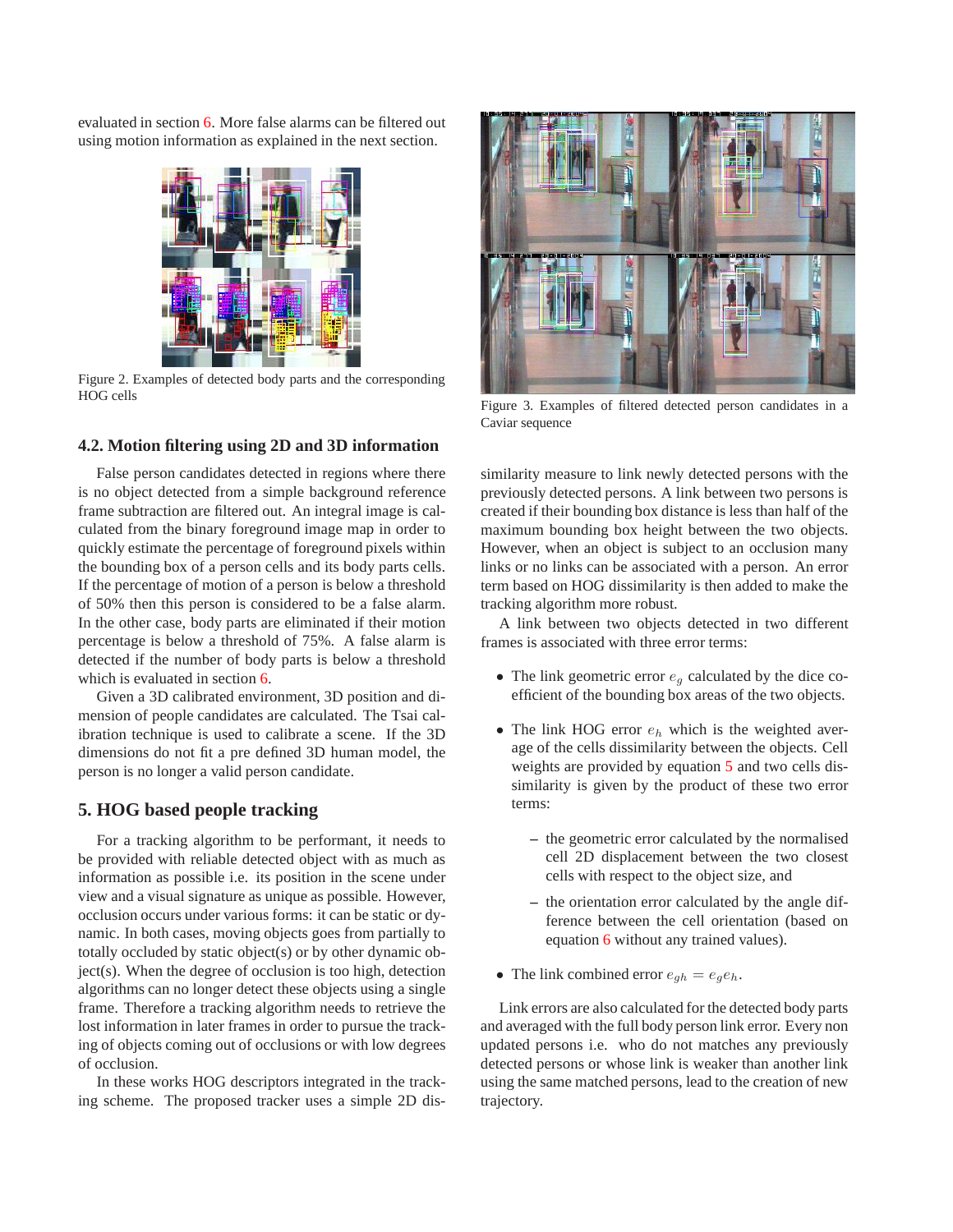| algorithm          | TD%   | FD%  |
|--------------------|-------|------|
| OpenCv HOG         | 25.01 |      |
| proposed HOG (Th1) | 29.76 |      |
| proposed HOG (Th2) | 36.04 | 0.04 |

<span id="page-5-6"></span><span id="page-5-4"></span>Table 2. Evaluation using Nicta testing database:  $TD = true$  detection rate and FD = false detection rate

#### <span id="page-5-0"></span>**6. Experimental results**

The people detection algorithm is evaluated in section [6.1.](#page-5-1) The combination of body parts detection is evaluated in section [6.2](#page-5-2) and the people tracking algorithm is then evaluated in section [6.3.](#page-6-1)

#### <span id="page-5-1"></span>**6.1. People detector evaluation**

The detector is trained with a positive database composed of 500 images of persons provided by the MIT university [\[15\]](#page-7-19) and negative database composed of 5000 images of various background scene provided by the NICTA project [\[8\]](#page-7-20). The database shows high variability in its content: people have many various poses with various degrees of occlusion and often wearing clothes similar to the background. Five iterations and a five level tree are necessary for the system to be performant while remaining relatively fast. Figure [4](#page-5-3) shows the performance of the full body detector for 10 possible normalised thresholds  $([0, 0.1...1])$ when evaluated against a testing database composed of 424 positive and 5000 negative samples (different than training database). The results in table [2](#page-5-4) show that our technique performs better than the HOG based detector provided by OpenCv [\[14\]](#page-7-21) for two optimal thresholds chosen from figure [4.](#page-5-3)



<span id="page-5-3"></span>Figure 4. People detector performance for various thresholds

#### <span id="page-5-2"></span>**6.2. Body part detector evaluation**

The detection of people combined with body parts detection (described in section [4.1\)](#page-3-5) is here evaluated using two Caviar video sequences [\[2\]](#page-7-15) entitled 'ceecp1' and 'cwbs1' provided with annotated bounding boxes. A comparison is performed with a system using the geometric constraints provided by motion filtering (described in section [4.2\)](#page-4-2).

The system is evaluated using two criteria: the false alarm rate FA which defines the average number of false alarms per frame and the missed detection rate MD which is the average number of mis-detected ground truth object. A detected person and a ground truth object are assumed associated when their bounding box areas overlap with a minimum of 60% intersection (this threshold is subject to the large size difference of ground truth bounding boxes and the training database template). The FA and MD results are shown in figure [5](#page-5-5) for various number of body parts detected (including the person detection) in the sequence 'ceecp1'. When no body parts are used, the results show that motion filtering the rate of false alarms considerably decreases than without filtering, but with slightly higher missed detection rates. We can also see that results looks similar when at least 2 body parts are used: hence body parts combination has similar effect than filtering. In this sequence, we perform better than the OpenCv HOG detector for a minimum of 2 body parts with or without motion filtering.

For the other sequences, similar behaviors are observed. The performance figures are displayed in table [3](#page-6-2) for a minimum of 3 body parts where FA is the average false alarm rate and MD the average missed detection rate over the 3 sequences. The results show that our approach performs better than OpenCv and filtering induces lower false alarms but with higher missed detections than without filtering. In terms of tracking, false alarms induces false alarm tracks associated with small spatio-temporal trajectories easily filtered out by thresholding operations. Missed detected persons induce broken trajectories on a frame to frame basis and which can be avoided by merging fragmented tracks.



<span id="page-5-5"></span>Figure 5. Evaluation of the body part detector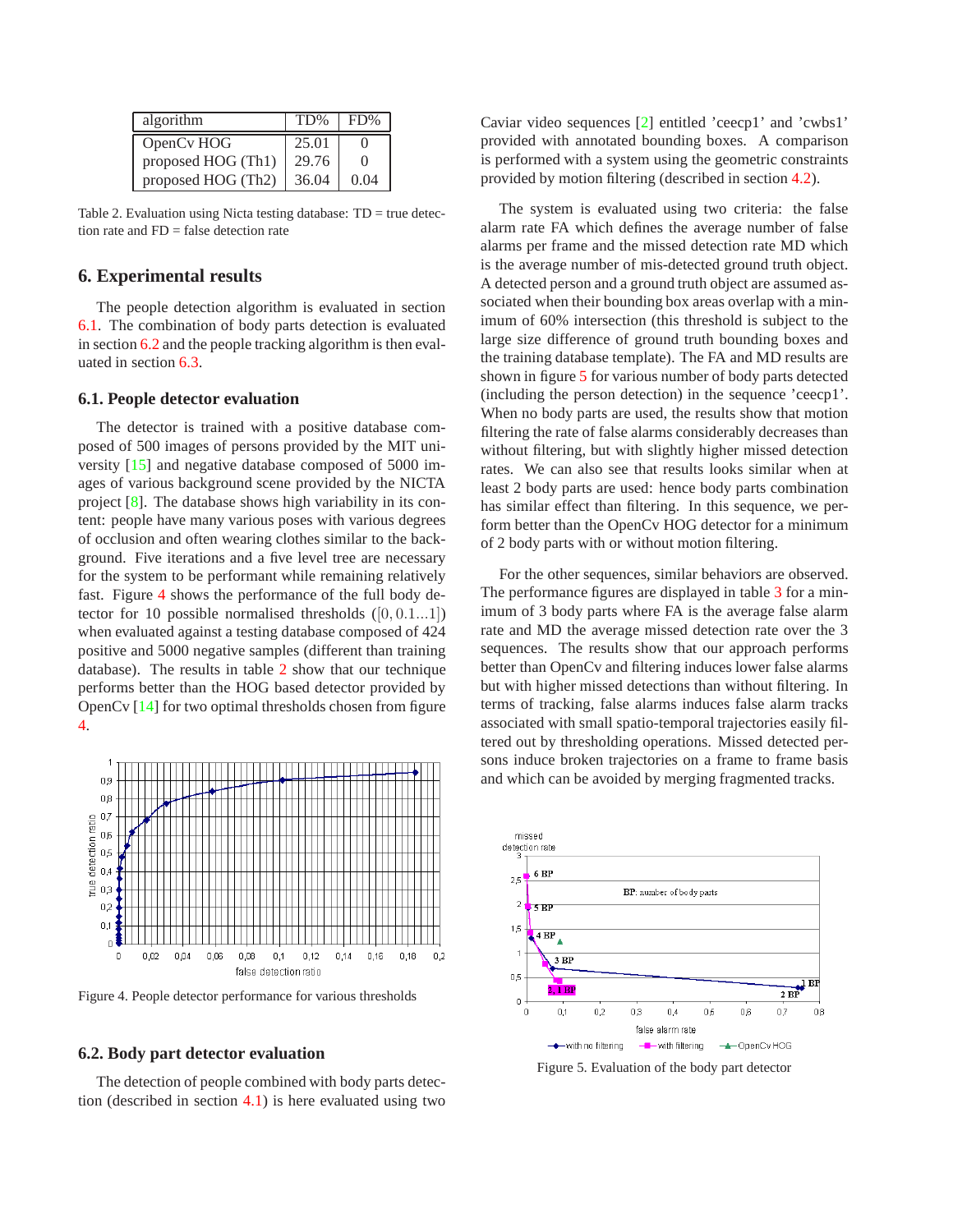| algorithm                | FA   | MD   |
|--------------------------|------|------|
| OpenCv HOG               | 0.68 | 1.42 |
| Our HOG - no filtering   | 0.22 | 1.57 |
| Our HOG - with filtering | 0.19 | 1.61 |

<span id="page-6-2"></span>Table 3. Detection evaluation: FA = number of false alarms per frame and MD = number of missed detected ground truth per frame

#### <span id="page-6-1"></span>**6.3. People tracking evaluation**

The people provided by the HOG based people detector are tracked by the HOG based people tracker described in section [5.](#page-4-0) This tracking approach is here evaluated. In simple scenarios where people are not occluding each other, the results showed that people are 100% successfully tracked whether HOG information is combined or not with geometric dissimilarities. We have hence chosen sequences where occlusion also occurs. Table [4](#page-6-3) displays the figures obtained when tracking people in 5 TrecVid sequences captured at 5 fps and containing between 46 and 140 frames. A total of 25 persons were manually annotated throughout these sequences. The evaluation is performed in terms of:

- MF mean fragmentation rate over the sequence: the mean number of detected tracks (i.e. IDs) per ground truth track.
- MLT mean longest track life over the sequence: the mean of the longest fragment for each ground truth track.
- MTT mean total track life over the sequence: the mean of all the fragment lifetimes for each ground truth track.

The results show relatively similar tracking behaviors: in average, 73% of the ground truth persons are well tracked with 3 different trajectories and the longest correct tracks covers more than 50% in average of each ground truth trajectory. The results also show that the tracker is more performant in terms of MF and MLT when combining geometric and HOG cues. A slightly higher MTT is obtained for the tracker using solely HOG information followed by the combined cues tracker. We reach a frame rate of 1.94 frames per second for half PAL size images for the entire vision system using a 2.40 GHz 32 bit processor with 1GB memory.

Figure [6](#page-6-4) shows examples of tracked persons in occlusion scenarios in the Caviar and TrecVid sequence.

# **7. Acknowledgement**

We would like to thank the ANR project *VideoId* who partially founded this work.

| algorithm           | MF              | MLT%  | MTT <sub>%</sub> |
|---------------------|-----------------|-------|------------------|
| <b>Tracker Geo</b>  | 3.33            | 52.2  | 72.1             |
| <b>Tracker Hog</b>  | 3.27            | 56.7  | 73.5             |
| <b>Tracker Comb</b> | 2.88            | 57.3  | 73.4             |
| Rank                | $C$ , $B$ . $A$ | C.B.A | B.C.A            |

<span id="page-6-3"></span>Table 4. Tracking evaluation in occlusion scenarios in TrecVid camera 1:  $MF = Fragmentation rate$ ,  $MLT = mean longest track$ life, MTT = mean total track life, Tracker Geo: tracker using solely geometric cues, Tracker Hog: tracker using solely HOG cues, Tracker Comb: tracker using all cues



Figure 6. Examples of detected HOG descriptors and tracked persons

# <span id="page-6-4"></span><span id="page-6-0"></span>**8. Conclusion and future works**

A novel tree based approach is proposed to classify the various people appearances according to HOG descriptors characterized by most dominant edge orientation. This system is quickly trainable and hence easily adaptable while allowing people to be reliably detected. The combination of body parts with motion filtering showed performance enhancement of the proposed detection algorithm and to performs better than the HOG detector provided by the OpenCv library. A novel tracking scheme is adopted in order to investigate HOG dissimilarities of persons and their body parts in a video with challenging occlusion cases. Better tracking performance is obtained when tracking combines geometric and HOG dissimilarities. Additional cues shall be added to enrich visual signatures of people and help merge fragments of trajectories.

The proposed approach reaches a frame rate of about 2 fps which can be increased when using 3D constrains of a calibrated scene. The performance of people detectors varies considerably with the nature of the database used for training and the nature of the video sequences. Hierarchical classifying trees could provide useful information about training databases for them to be better used. Body parts provide information which deserves better attention and analysis to cope with occlusion and understand people dynamics in complex environments.